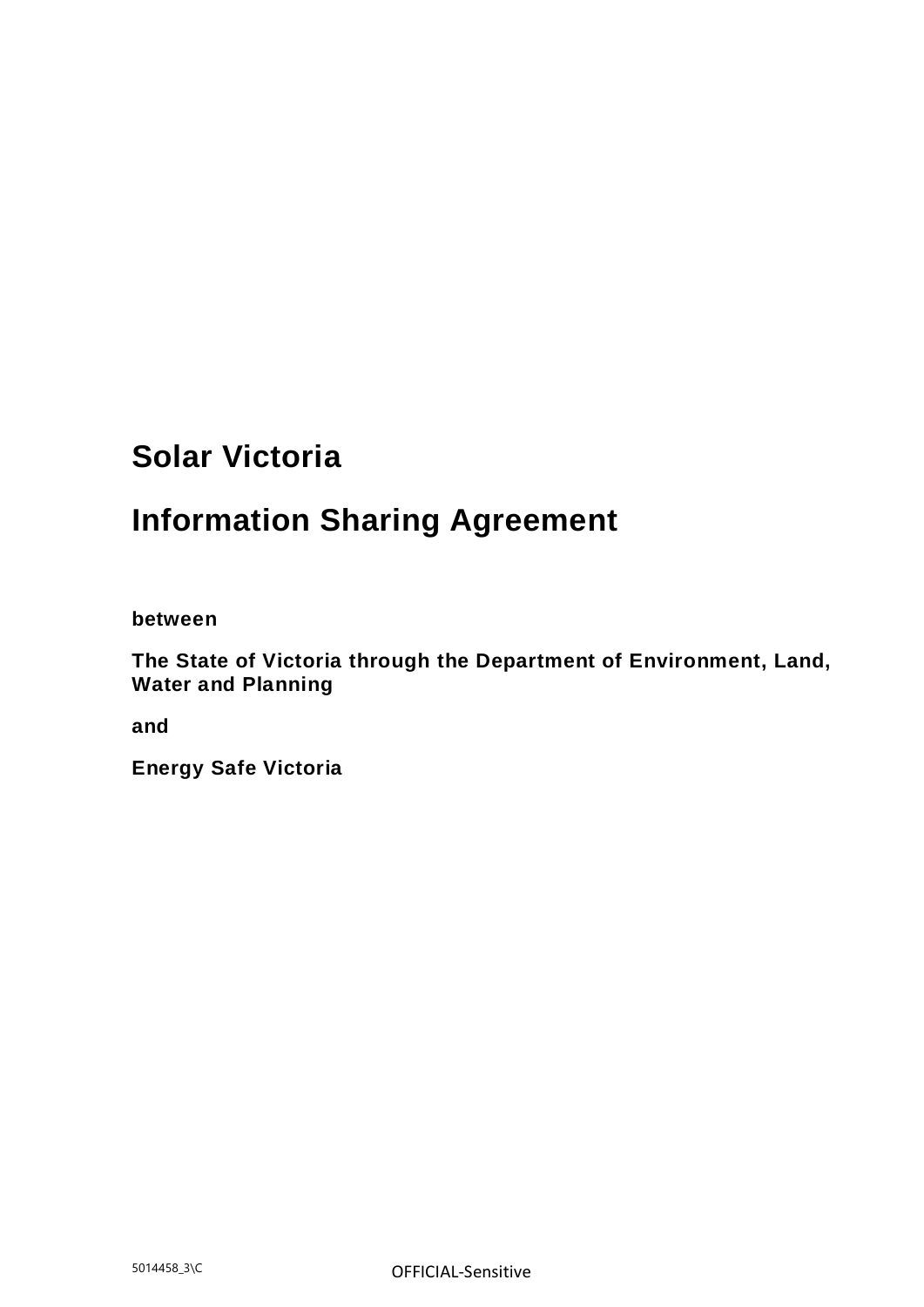## **Table of Contents**

| 1.             |      |  |  |  |  |
|----------------|------|--|--|--|--|
|                | 1.1  |  |  |  |  |
|                | 1.2  |  |  |  |  |
| 2.             |      |  |  |  |  |
| 3.             |      |  |  |  |  |
|                | 3.1  |  |  |  |  |
|                | 3.2  |  |  |  |  |
| $\mathbf{4}$ . |      |  |  |  |  |
| 5.             |      |  |  |  |  |
| 6.             |      |  |  |  |  |
| 7.             |      |  |  |  |  |
|                | 7.1  |  |  |  |  |
|                | 7.2  |  |  |  |  |
| 8.             |      |  |  |  |  |
| 9.             |      |  |  |  |  |
| 10.            |      |  |  |  |  |
| 11.            |      |  |  |  |  |
| 12.            |      |  |  |  |  |
| 13.            |      |  |  |  |  |
|                | 13.1 |  |  |  |  |
|                | 13.2 |  |  |  |  |
| 14.            |      |  |  |  |  |
| 15.            |      |  |  |  |  |
| 16.            |      |  |  |  |  |
| 17.            |      |  |  |  |  |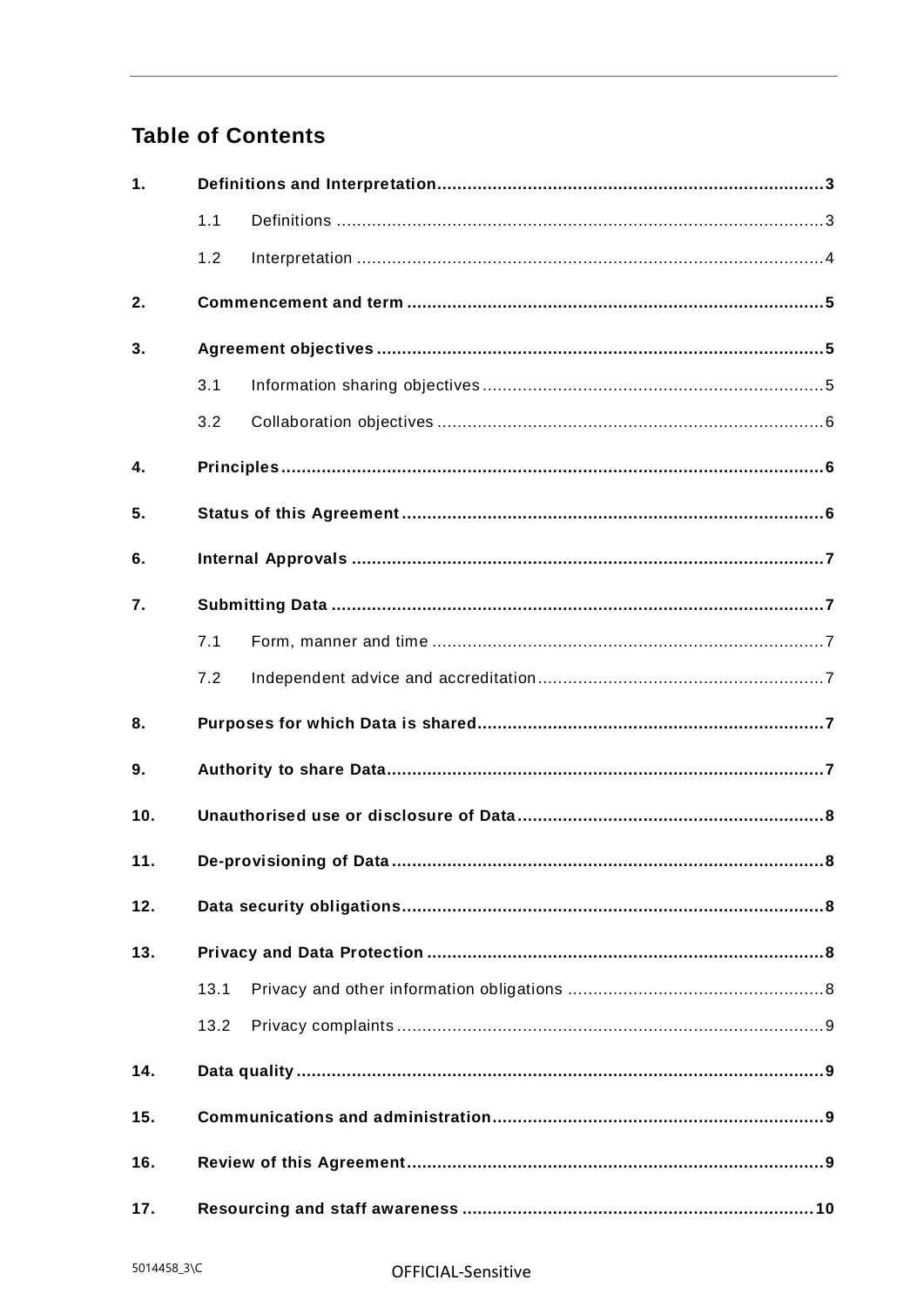| 18.               |      |  |  |
|-------------------|------|--|--|
| 19.               |      |  |  |
| 20.               |      |  |  |
|                   | 20.1 |  |  |
|                   | 20.2 |  |  |
|                   | 20.3 |  |  |
|                   | 20.4 |  |  |
|                   | 20.5 |  |  |
| <b>Schedule 1</b> |      |  |  |
| <b>Schedule 2</b> |      |  |  |
| Schedule 3        |      |  |  |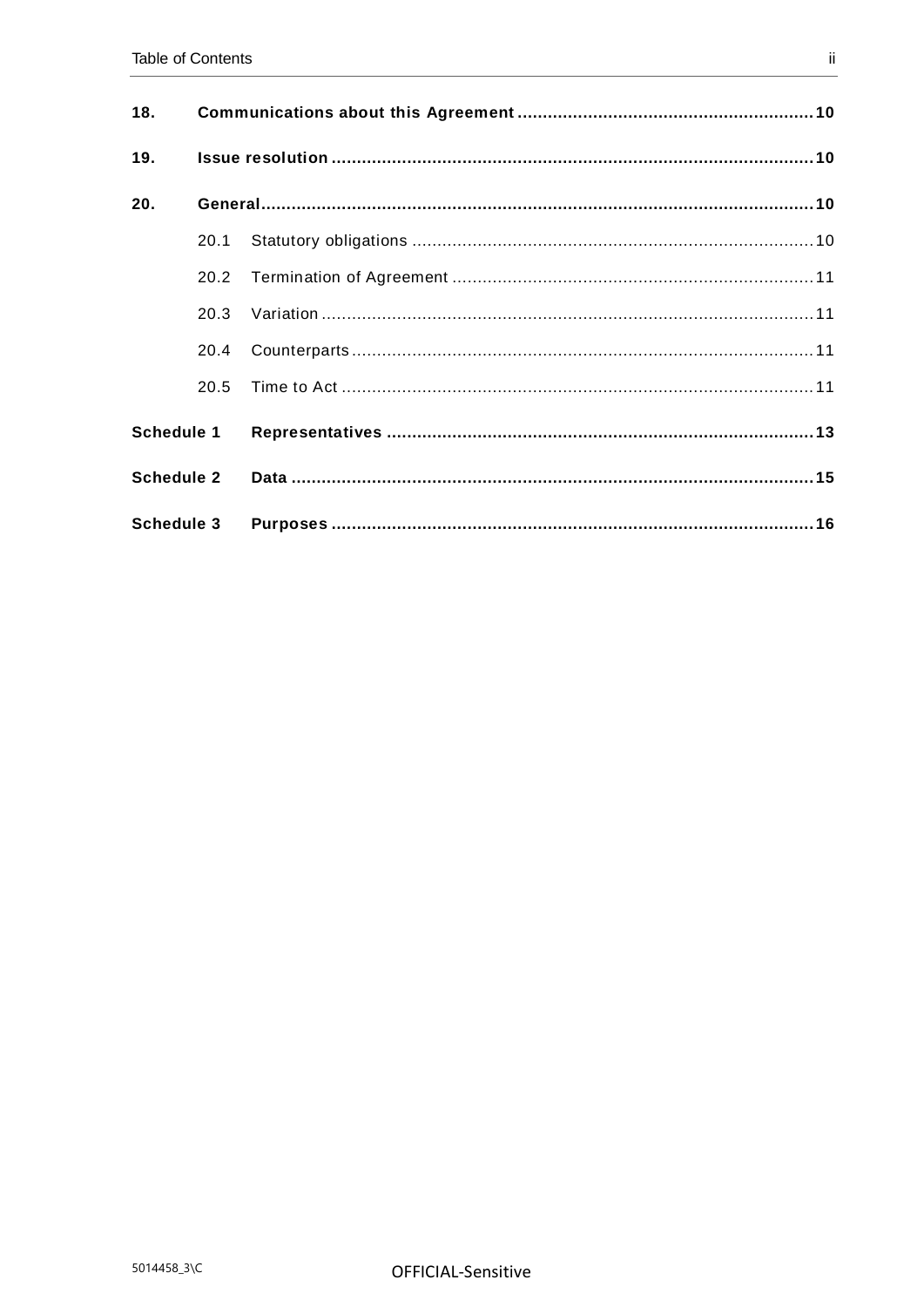## **Date 2022**

## **The State of Victoria through the Department of Environment, Land, Water and Planning**

## **(Department)**

**and**

## **Energy Safe Victoria**

**(ESV)**

## **Background**

- A. This Agreement sets out the understanding between the Parties as to their commitment to information sharing and collaboration with regard to the installation of solar photovoltaic systems, solar hot water systems, battery systems and split system air-conditions on residential and commercial properties.
- B. The Victorian Government, through the Department, has established Solar Victoria to offer the Solar Homes Programs and promote safe installation by using accredited installers and products.
- C. ESV is a statutory body established by the *Energy Safe Victoria Act 2005*. ESV has broad objectives and powers in relation to the safety of electricity, gas and pipeline industries in Victoria. Specifically, and for this Agreement, ESV's interests are in monitoring and enforcing compliance with the *Electrical Safety Act 1998* (Vic) (**Act**) to promote safety, prevent electrical incidents and mitigate quality and safety risks arising from solar installations and split system air-conditioners installations involved in the Solar Homes Programs.
- D. The Parties are guided by the Act and its regulations. ESV administers this legislation and has statutory responsibilities for regulation and enforcement, and the Department will endeavour to assist ESV to achieve this role by providing key information relating to the Solar Homes Programs.
- E. The Parties intend to share Data to support the Solar Homes Programs and ESV's regulatory and enforcement activities.
- F. The Parties have agreed to submit Data to each other's Representatives for those Purposes under the terms of this Agreement.

#### **Agreed terms**

#### <span id="page-3-0"></span>**1. Definitions and Interpretation**

#### <span id="page-3-1"></span>**1.1 Definitions**

In this Agreement, unless the context otherwise requires:

**Data** means information specified in Schedule 2.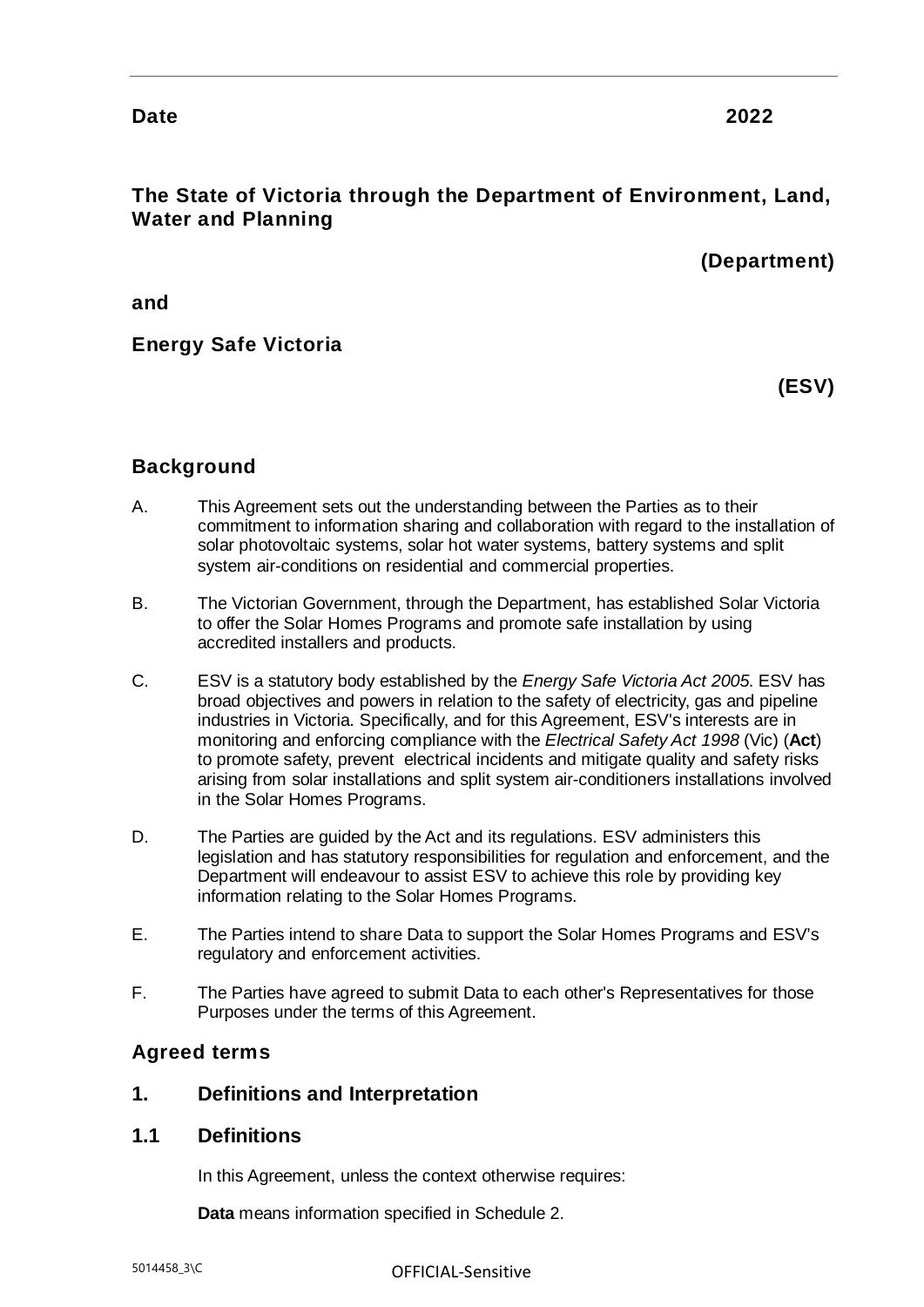**Government Agency** means any government or any public, statutory, governmental, semi-governmental, local governmental or judicial body, entity or authority and includes a Minister of the Crown or the Commonwealth of Australia and any person, body, entity or authority exercising a power pursuant to an Act of Parliament.

**Law** means:

- (a) principles of law or equity established by decisions of courts within the Commonwealth of Australia;
- (b) statutes, regulations, by-laws, ordinances, orders, awards, proclamations and local laws of the Commonwealth, State of Victoria, any local government or a Government Agency;
- (c) the Constitution of the Commonwealth;
- (d) binding requirements and mandatory approvals (including conditions) of the Commonwealth, the State of Victoria or a Government Agency which have the force of law; and
- (e) guidelines of the Commonwealth, the State of Victoria or a Government Agency which have the force of law.

**Notice** means a written notice, consent, approval or other communication in the English language, given under this Agreement.

**Party** means a party to this Agreement.

**Purposes** means the purposes described in clause [8\(a\)](#page-7-6) and set out in more detail in Schedule 3.

**Representative** means a person specified as having that role in [Schedule 1.](#page-13-0)

**Solar Homes Programs** and **Programs** mean the programs described in Solar Victoria's *Notice To Market* available at solar.vic.gov.au.

**Solar Victoria** means the portfolio entity within the Department of Environment, Water, Land and Planning responsible for the delivery of the Solar Homes Programs.

**State** means the Crown in the right of the State of Victoria.

#### <span id="page-4-0"></span>**1.2 Interpretation**

In this Agreement, unless the context otherwise requires:

- (a) words importing a gender include any other gender;
- (b) words importing persons includes a partnership and a body whether corporate or otherwise;
- (c) words in the singular include the plural and vice versa;
- (d) headings do not affect the interpretation of this Agreement;
- (e) all references to dollars are to Australian dollars;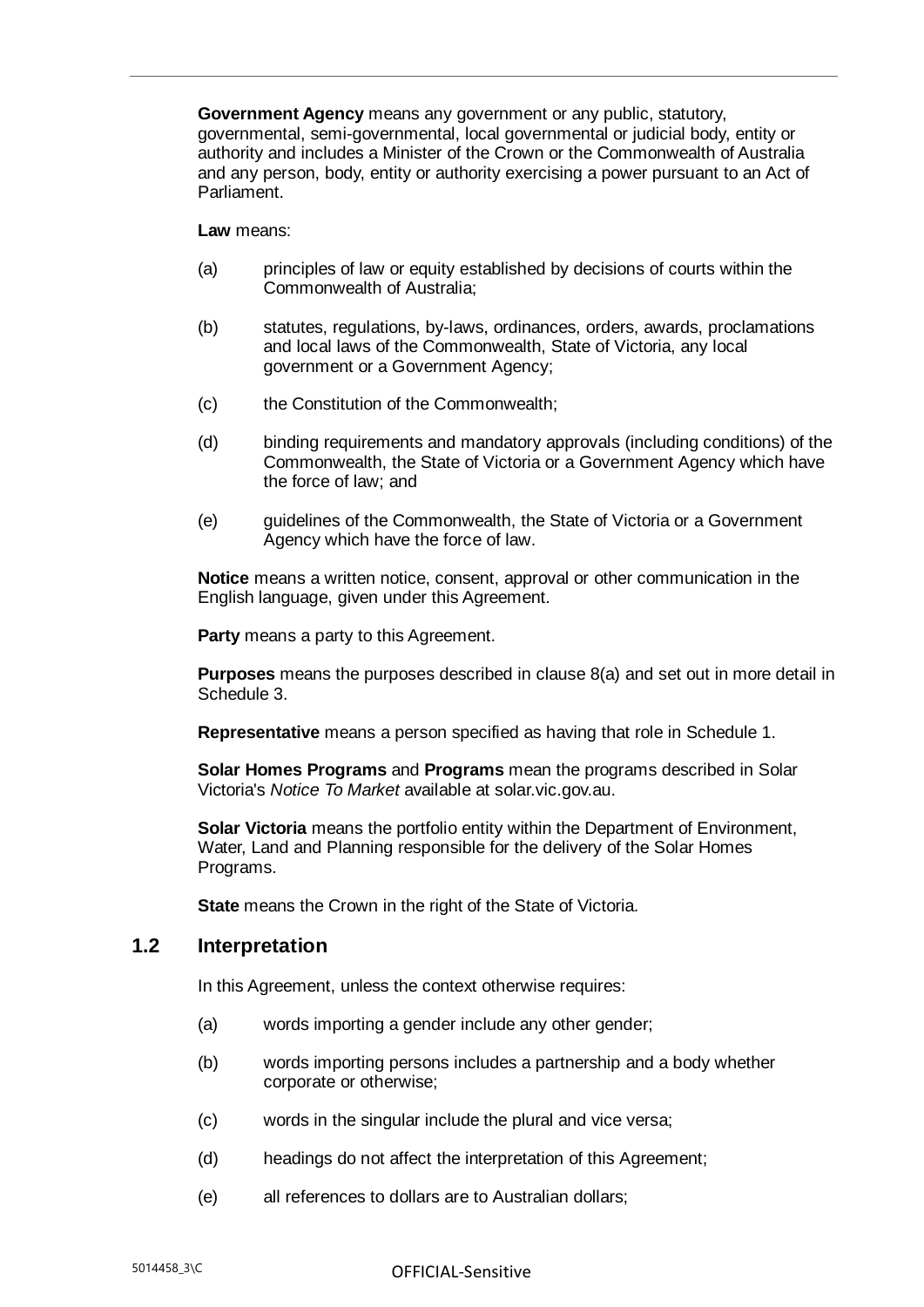- (f) if a word or phrase is defined, its other grammatical forms have corresponding meanings;
- (g) lincludes' means includes without limitation;
- (h) a reference to:
	- (i) a document includes all amendments or supplements to, or replacements or novations of, that document;
	- (ii) a clause, paragraph, schedule, annexure or attachment is to a clause or paragraph of, or schedule, annexure or attachment to, this Agreement;
	- (iii) any legislation includes subordinate legislation under it and includes that legislation and subordinate legislation is modified or replaced; and
- (i) where a conflict or inconsistency arises between the terms and conditions contained in the clauses of this Agreement and any part of a schedule, annexure or attachment, the terms and conditions of the clauses prevail to the extent of the conflict or inconsistency.

#### <span id="page-5-0"></span>**2. Commencement and term**

This Agreement commences on the date that the second Party to sign it does so, and continues until terminated in accordance with clause [20.2.](#page-11-0)

#### <span id="page-5-1"></span>**3. Agreement objectives**

#### <span id="page-5-2"></span>**3.1 Information sharing objectives**

- (a) This Agreement sets out the overarching arrangements for Data sharing between the Parties in respect of the Solar Homes Programs and specifies each Party's roles and responsibilities.
- (b) This Agreement:
	- (i) sets out the principles which underpin the sharing of Data;
	- (ii) defines the purposes for which Data is shared;
	- (iii) describes the roles and structures which will support the sharing of the Data;
	- (iv) identifies and describes the procedures which will ensure that the Data is used and disclosed in accordance with statutory responsibilities;
	- (v) sets out the responsibilities to maintain the privacy and security of the Data;
	- (vi) sets out the responsibilities of Parties to implement internal arrangements and obtain all authorisations, delegations, agreements or other approvals necessary to meet the requirements of this Agreement; and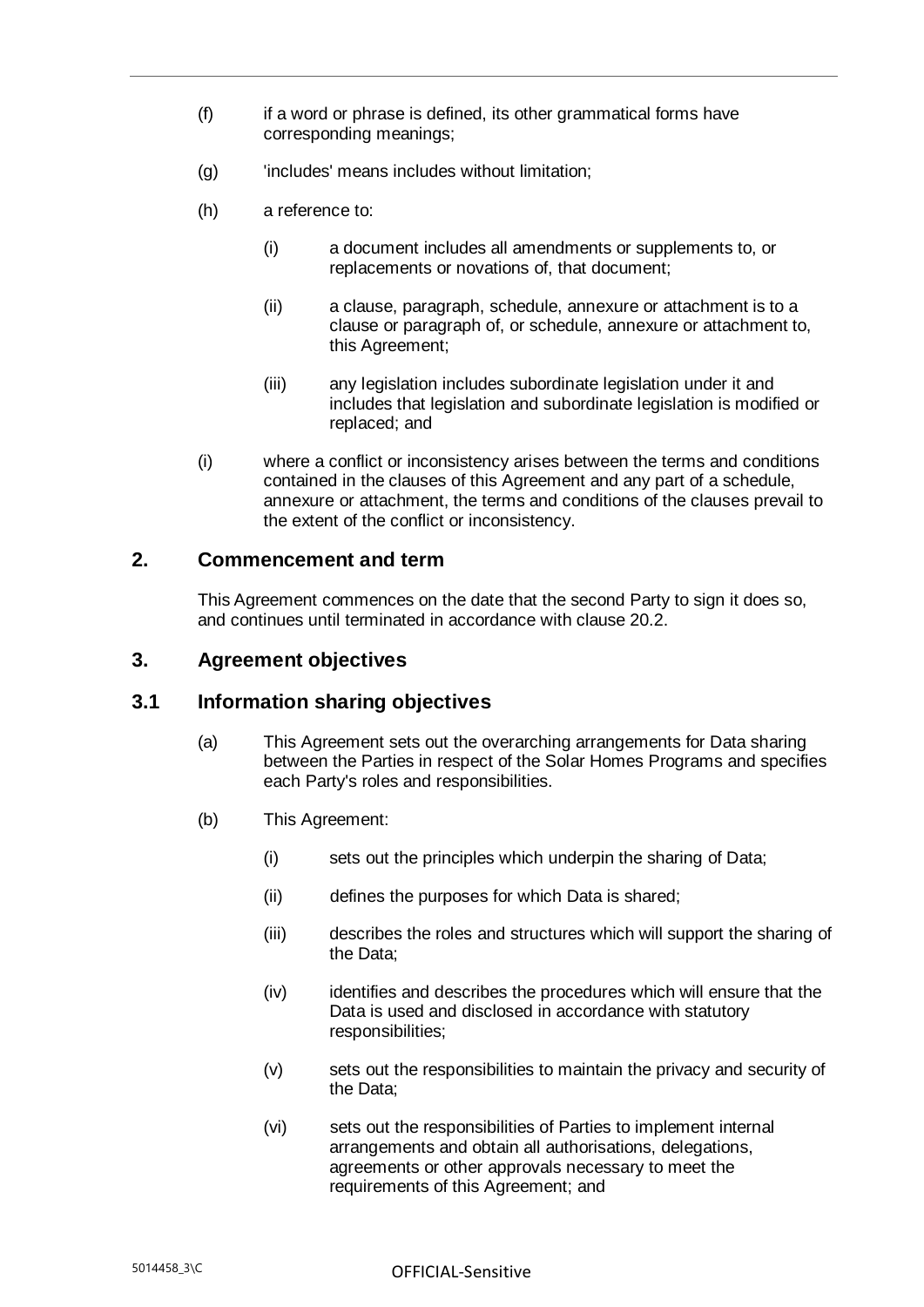(vii) describes how this Agreement and the matters it provides for will be implemented, monitored and reviewed.

## <span id="page-6-0"></span>**3.2 Collaboration objectives**

#### (a) **Guidance and stakeholder education**

- (i) The Parties may, as appropriate, collaborate with industry and undertake community education and awareness programs, relating to the safe works of solar panel installations, batteries, hot water systems and split system air-conditions involved in the Solar Homes Programs.
- (ii) The Parties may consult and co-operate, as may be appropriate, on the production of guidance material and on other safety promotion and stakeholder education activities which are intended to promote worker and consumer safety. These could include:
	- (A) Guidance notes, educational or similar materials.
	- (B) Safety promotions and campaigns, including in liaison with industry, government or other stakeholder associations, as may be appropriate.
	- (C) Education forums, including in liaison with industry, government or other stakeholder associations, as may be appropriate.

#### (b) **Training and development**

The Parties will advise each other of any relevant training courses or other development activities that a party may plan to conduct, and make provision for employees of the other party to participate where appropriate.

#### <span id="page-6-1"></span>**4. Principles**

Each Party will exercise its rights and perform its obligations under this Agreement in a way that is:

- (a) responsible;
- (b) collaborative;
- (c) constructive; and
- (d) transparent.

#### <span id="page-6-2"></span>**5. Status of this Agreement**

- (a) This Agreement is not intended to create legal relations or constitute a legally binding contractual agreement between the Parties. Notwithstanding this clause, the Parties will comply with all of the terms of this Agreement to the extent permitted by Law.
- (b) This Agreement replaces the Information Sharing Agreement entered into by ESV and Solar Victoria on or about 16 October 2020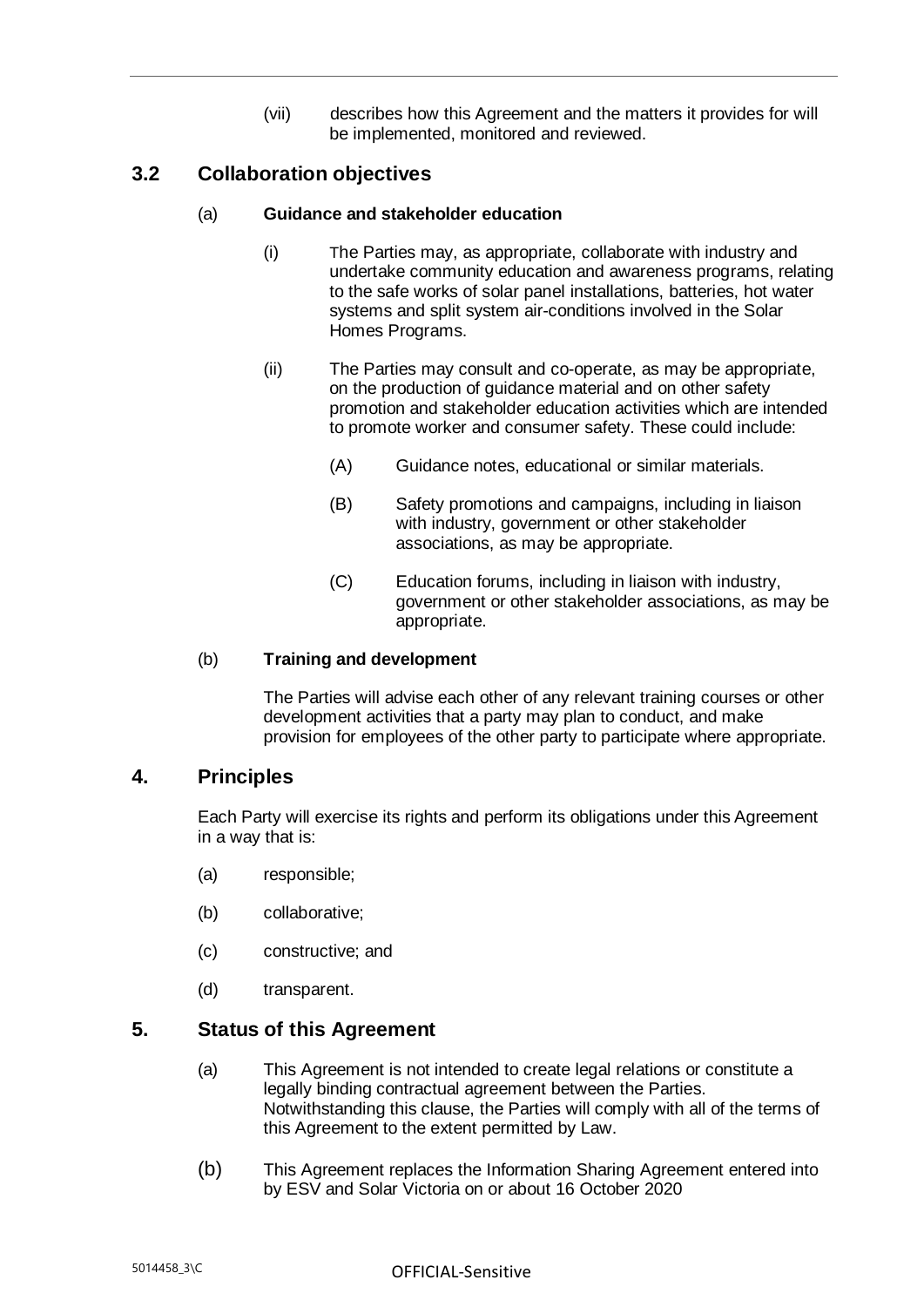## <span id="page-7-0"></span>**6. Internal Approvals**

By signing this Agreement, each Party confirms that it has obtained all necessary internal approvals to participate in this Agreement and carry out its role and responsibilities, including meeting agreed timeframes.

#### <span id="page-7-1"></span>**7. Submitting Data**

#### <span id="page-7-2"></span>**7.1 Form, manner and time**

- (a) Each Party will submit Data to the other's Representative:
	- (i) by pre-paid post, pre-paid courier or by electronic mail, as set out in [Schedule 1;](#page-13-0) or
	- (ii) in person at a meeting convened in connection with this Agreement.
- (b) A Party may submit Data:
	- (i) on its own initiative;
	- (ii) in response to a request from the other Party's Representative; or
	- (iii) according to a timeline and method agreed in writing by their Representatives.
- (c) A Party may request Data at any time, including the form, manner and time for it to be submitted.

#### <span id="page-7-3"></span>**7.2 Independent advice and accreditation**

The Parties will obtain independent advice or accreditation on an ongoing basis as required to identify and meet applicable regulatory and best practice standards, and to ensure that the activities carried out under this Agreement meet those standards.

#### <span id="page-7-6"></span><span id="page-7-4"></span>**8. Purposes for which Data is shared**

- (a) Each Party agrees that it will use the Data it receives under this Agreement for the Purposes of administering the Solar Homes Programs, promoting the safety of workers and members of the public; and to assist each Party to meet its statutory obligations.
- (b) The Parties agree that they will not attempt to use de-identified Data they receive under this Agreement to identify individuals or otherwise re-identify the Data.

#### <span id="page-7-5"></span>**9. Authority to share Data**

- (a) By entering into this Agreement, each Party represents that it will only submit Data which it is satisfied is has the necessary authority to submit.
- (b) The Parties agree and acknowledge that the authority on which a Party relies to submit Data may affect the purposes for which that Data can be used.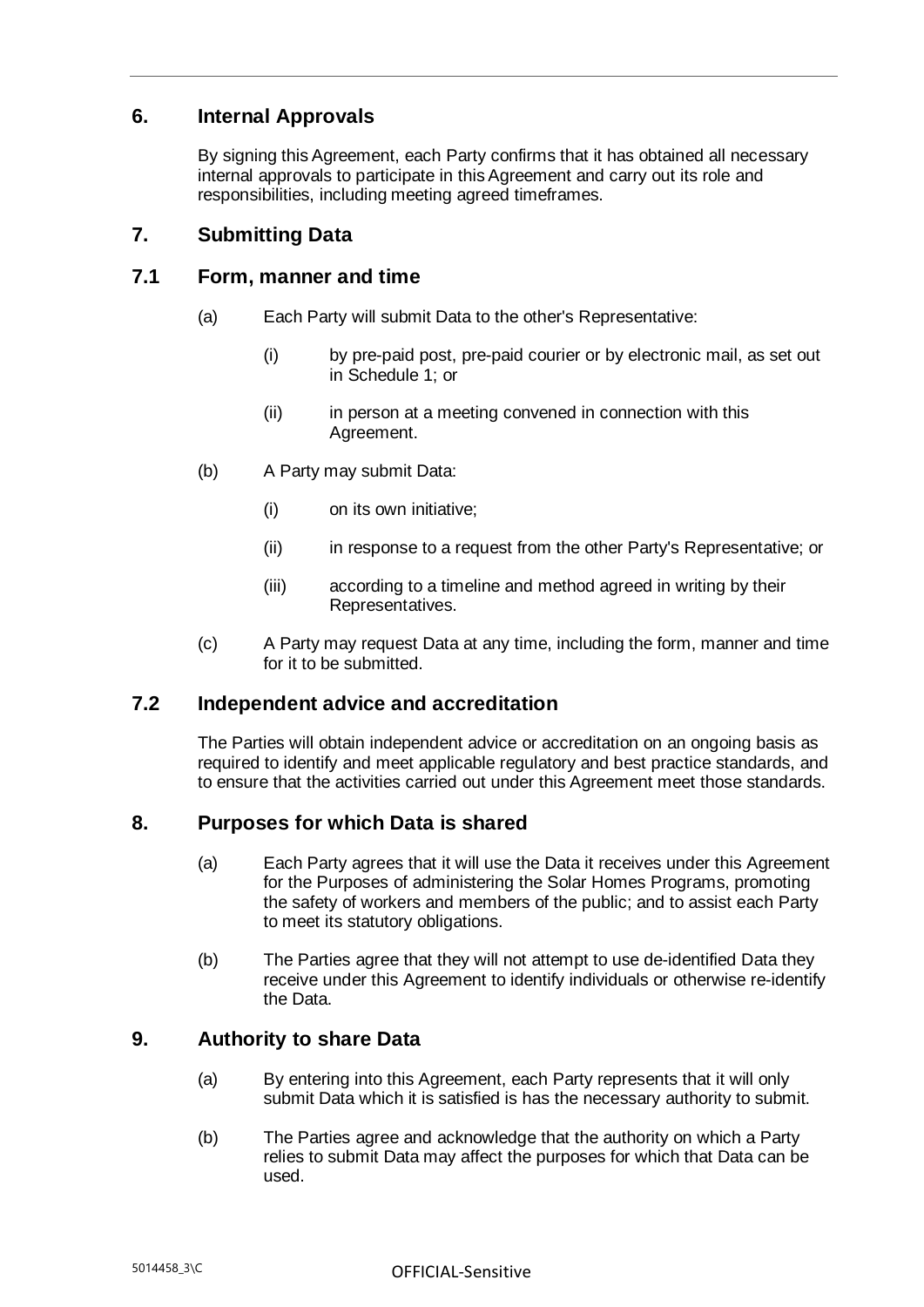- (c) If a Party intends to submit Data which is subject to conditions on its use or disclosure, that Party is responsible for making those conditions known to the other Party's Representative before it submits the Data.
- (d) If a Party considers that it does not have authority to submit Data, the Parties will endeavour to resolve the issue, which may include agreeing to submit Data in summary, extract or redacted form with a view to meeting the Purposes.

#### <span id="page-8-0"></span>**10. Unauthorised use or disclosure of Data**

Each Party will notify the other of any actual or suspected breach of or noncompliance with this Agreement in relation to Data (including attempts to re-identify Data, or the accessing, storage, transfer, use or disclosure of Data contrary to this Agreement or to Law) for the purpose of taking such actions as necessary or appropriate in the circumstances.

#### <span id="page-8-5"></span><span id="page-8-1"></span>**11. De-provisioning of Data**

- (a) A Party may request that Data it has submitted not be used or disclosed, be returned to them, or deleted and that deletion be verified to the Party's satisfaction.
- <span id="page-8-6"></span>(b) Where practicable, a Party will raise any request it proposes to make under this clause with the other Party's Representative before formally making the request.
- (c) Subject to clause [11\(a\)](#page-8-5) and clause [11\(b\),](#page-8-6) the Parties agree the routine deprovisioning processes may be agreed between the Parties in writing from time to time.

#### <span id="page-8-2"></span>**12. Data security obligations**

Each Party is responsible for the security of all copies of the Data which it handles, and will:

- (a) take reasonable steps to ensure that electronic transfers of Data between the Parties are secure and access to the Data is protected by passwords that enable individual user authentication; and
- (b) comply with all relevant Laws and policies in connection with the use, disclosure, management, control and storage of the information.

#### <span id="page-8-3"></span>**13. Privacy and Data Protection**

#### <span id="page-8-4"></span>**13.1 Privacy and other information obligations**

- (a) Each Party will cooperate to ensure it does not cause the other party to breach any privacy, data security or secrecy obligations that the other party has at Law.
- (b) Each Party acknowledges that it is bound by the provisions of the *Privacy and Data Protection Act 2014* (Vic), the *Health Records Act 2001* (Vic), and the *Privacy Act 1988* (Cth), and agrees to assist each other to demonstrate their respective compliance with the Victorian Protective Data Security Standards issued under Part 4 of the *Privacy and Data Protection Act 2014*  (Vic) in relation to the activities contemplated by this Agreement.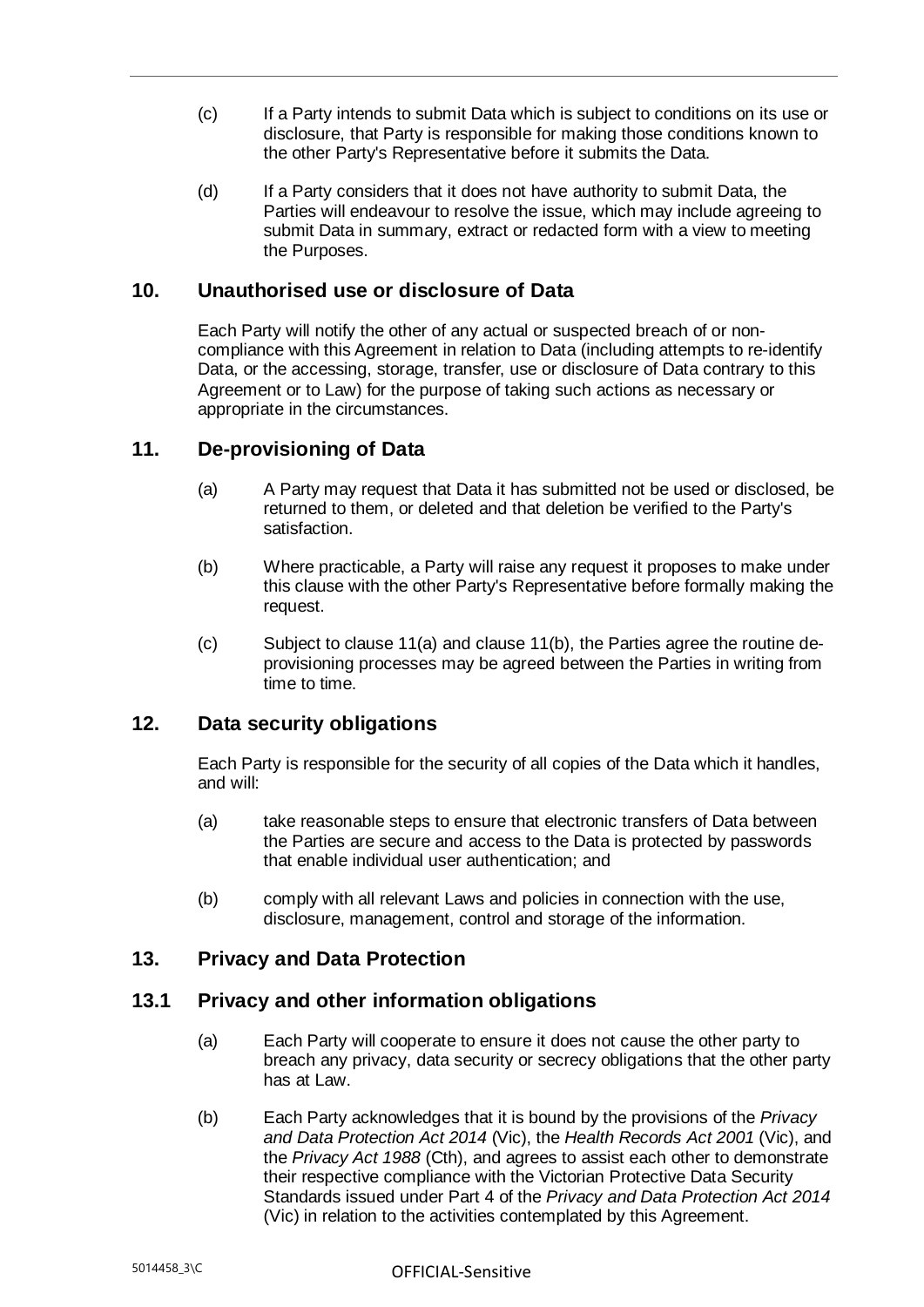## <span id="page-9-0"></span>**13.2 Privacy complaints**

- (a) Each Party's Representative will manage inquiries and complaints to that Party about information privacy, including requests for access to information by an individual.
- (b) If a complaint about information privacy is made to a Party the complaint will be handled in accordance with the information privacy complaints handling policy of that Party.

#### <span id="page-9-1"></span>**14. Data quality**

- (a) The Parties will make reasonable efforts to ensure the Data they submit is accurate and fit to be used for the Purposes.
- (b) The Parties will make reasonable efforts to inform the Representative about any matters relevant to the quality of the Data or its use and interpretation.
- (c) The Parties will use reasonable efforts to remedy issues in quality reported and re-submit the Data within the timeframe agreed.

#### <span id="page-9-2"></span>**15. Communications and administration**

- (a) The Parties will meet formally on a quarterly basis or as required to share information and discuss issues in the solar industry that are of interest to both parties. The agenda of formal meetings will include, but is not limited to:
	- (i) strategic and policy issues relevant to safety in the solar and electrical industry.
	- (ii) electrical incidents where ESV is permitted to provide this information and emerging incident trends; and
	- (iii) operational planning (upcoming audits, inspections and training).
- (b) The meetings will be attended by, as a minimum, the Representative. The meetings will be chaired alternately by ESV and the Department. However, the exchange of information will not be limited to these meetings.
- (c) The Parties will consult in the preparation of any guidance material that is developed to assist stakeholders involved in the Solar Homes Programs, or to ensure the effective operation of this Agreement.

#### <span id="page-9-3"></span>**16. Review of this Agreement**

- (a) The Parties will review this Agreement as needed, including on becoming aware of any:
	- (i) actual or suspected unauthorised use or disclosure of Data;
	- (ii) operational or policy changes, including to the Solar Homes Programs;
	- (iii) machinery of government changes;
	- (iv) changes in Law;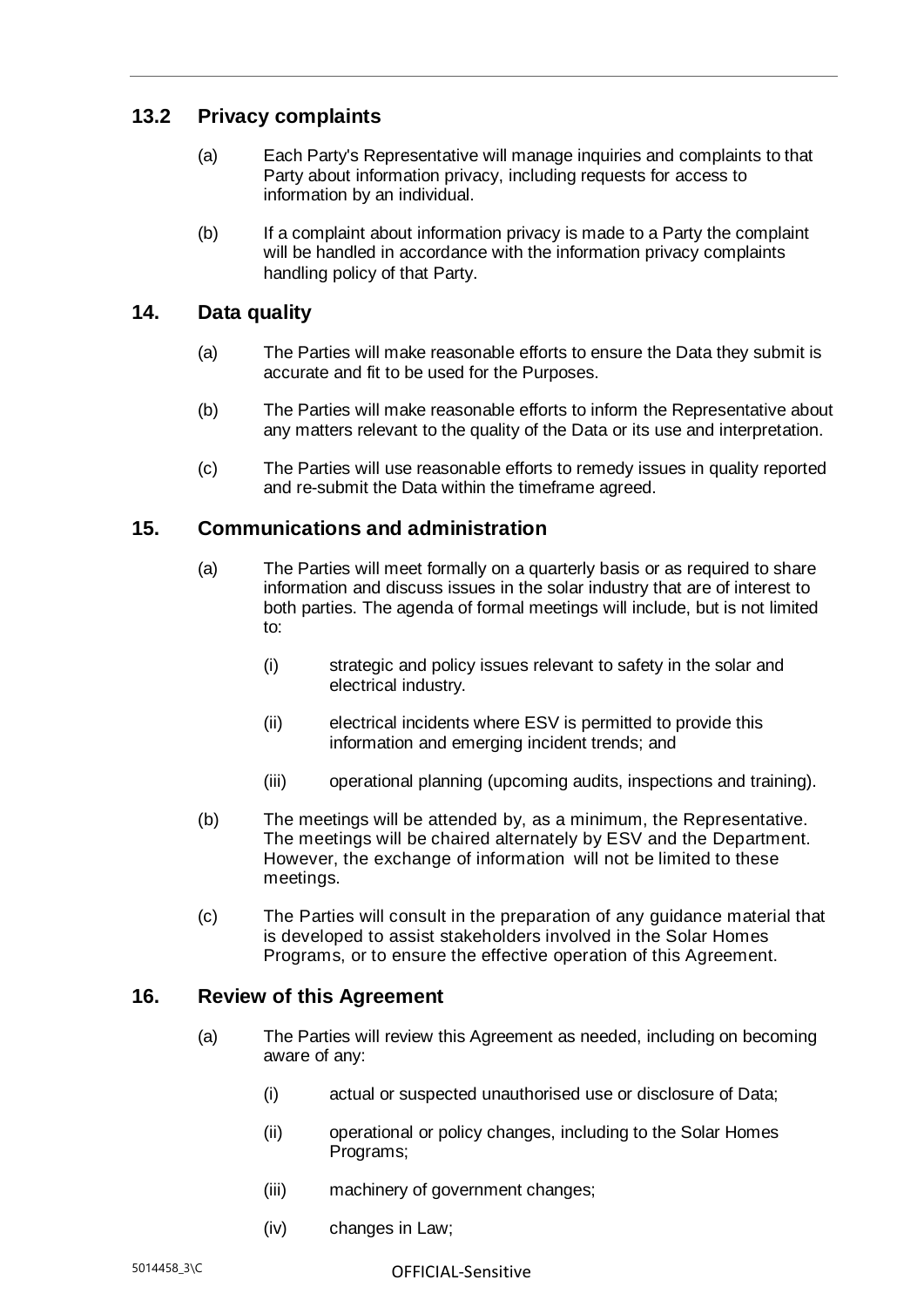(v) inquiries, recommendations, findings, orders or reports by any regulatory, oversight, or investigatory body;

that are relevant to this Agreement.

- (b) The Parties will review this Agreement no less frequently than once every two years from the commencement of this Agreement.
- (c) The Parties will carry out or obtain a privacy impact or human rights impact assessment in relation to this Agreement or any proposed changes to it as and when needed.

#### <span id="page-10-0"></span>**17. Resourcing and staff awareness**

- (a) Each Party will designate the required numbers of its staff to perform its roles and responsibilities under this Agreement.
- (b) Each Party will ensure that its staff are aware of and comply with:
	- (i) this Agreement; and
	- (ii) relevant responsibilities under any code of conduct which applies to them as an employee of that Party or their contract of employment (as applicable), including, without limitation, their responsibilities with respect to confidential information and the management of information.

#### <span id="page-10-1"></span>**18. Communications about this Agreement**

- (a) A Notice may be sent by pre-paid post, pre-paid courier or by electronic mail to each Party's Representative, as set out in [Schedule 1.](#page-13-0)
- (b) A Party may nominate a replacement Representative by Notice to the other Party.

#### <span id="page-10-2"></span>**19. Issue resolution**

- (a) Any issue, disagreement, difference or dispute regarding this Agreement in the first instance will be addressed by good faith discussions at an operational level between the Parties' Representatives.
- (b) If the Representatives are unable to resolve the dispute within a reasonable time, the dispute will be referred for resolution to the persons occupying the relevant Director position of each Party.

#### <span id="page-10-3"></span>**20. General**

#### <span id="page-10-4"></span>**20.1 Statutory obligations**

Each Party acknowledges that it must fully comply with its obligations under relevant Laws relating to the collection, use and disclosure of information and that nothing in this Agreement requires any Party to act in a manner that is inconsistent with those obligations.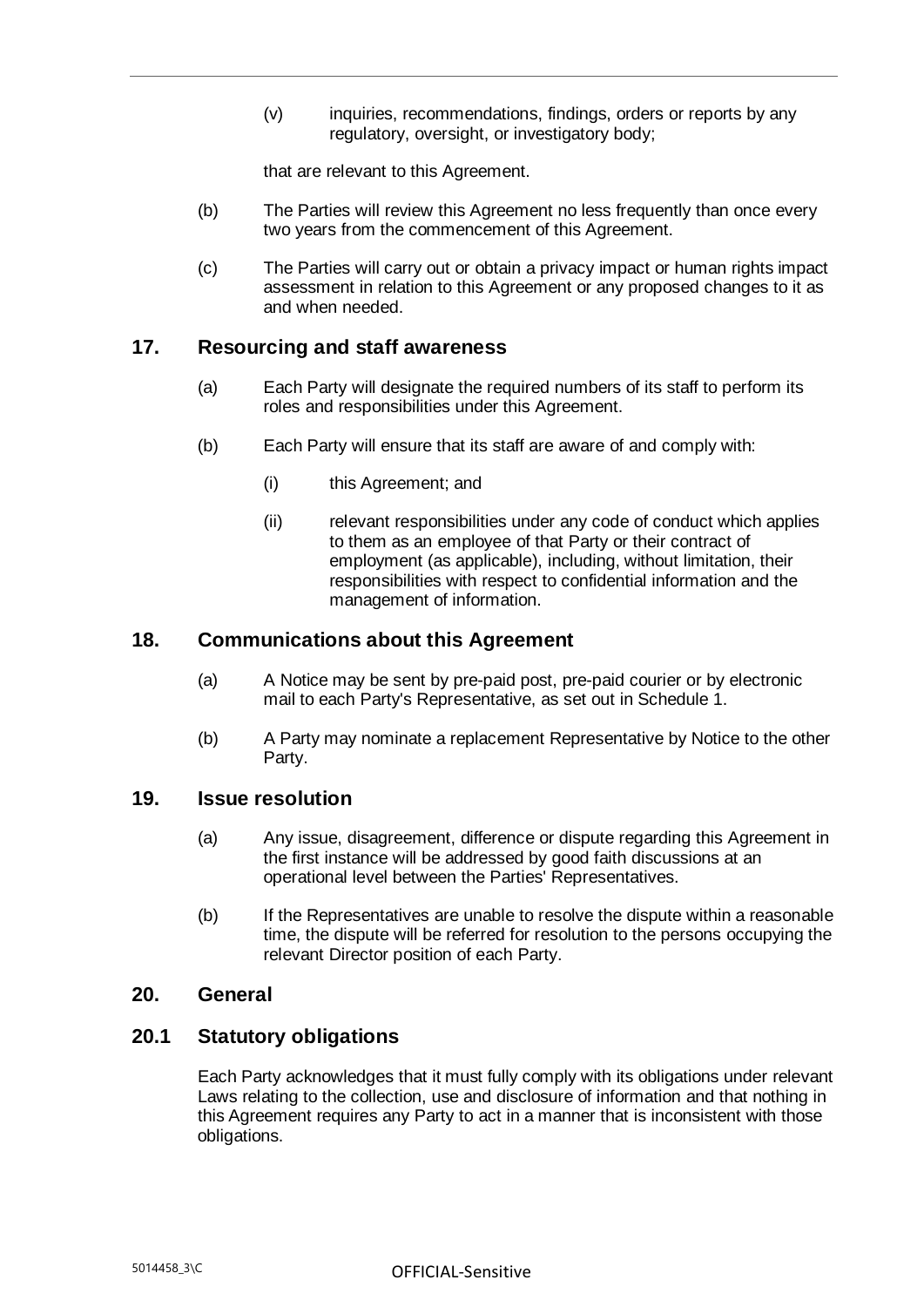## <span id="page-11-0"></span>**20.2 Termination of Agreement**

- (a) A Party may withdraw from this Agreement at any time by Notice to the other Party.
- (b) Except to the extent specified in a Notice under this clause, or where it would be unlawful, a Party remains bound by this Agreement in respect of any of its Data which it submitted.

#### <span id="page-11-1"></span>**20.3 Variation**

This Agreement may be amended or replaced only in writing executed by each Party.

#### <span id="page-11-2"></span>**20.4 Counterparts**

This Agreement may be executed in any number of counterparts. All counterparts together will be taken to constitute one instrument.

#### <span id="page-11-3"></span>**20.5 Time to Act**

If the time for a Party to do something is not specified in this Agreement, the Party will do what is required within a reasonable time.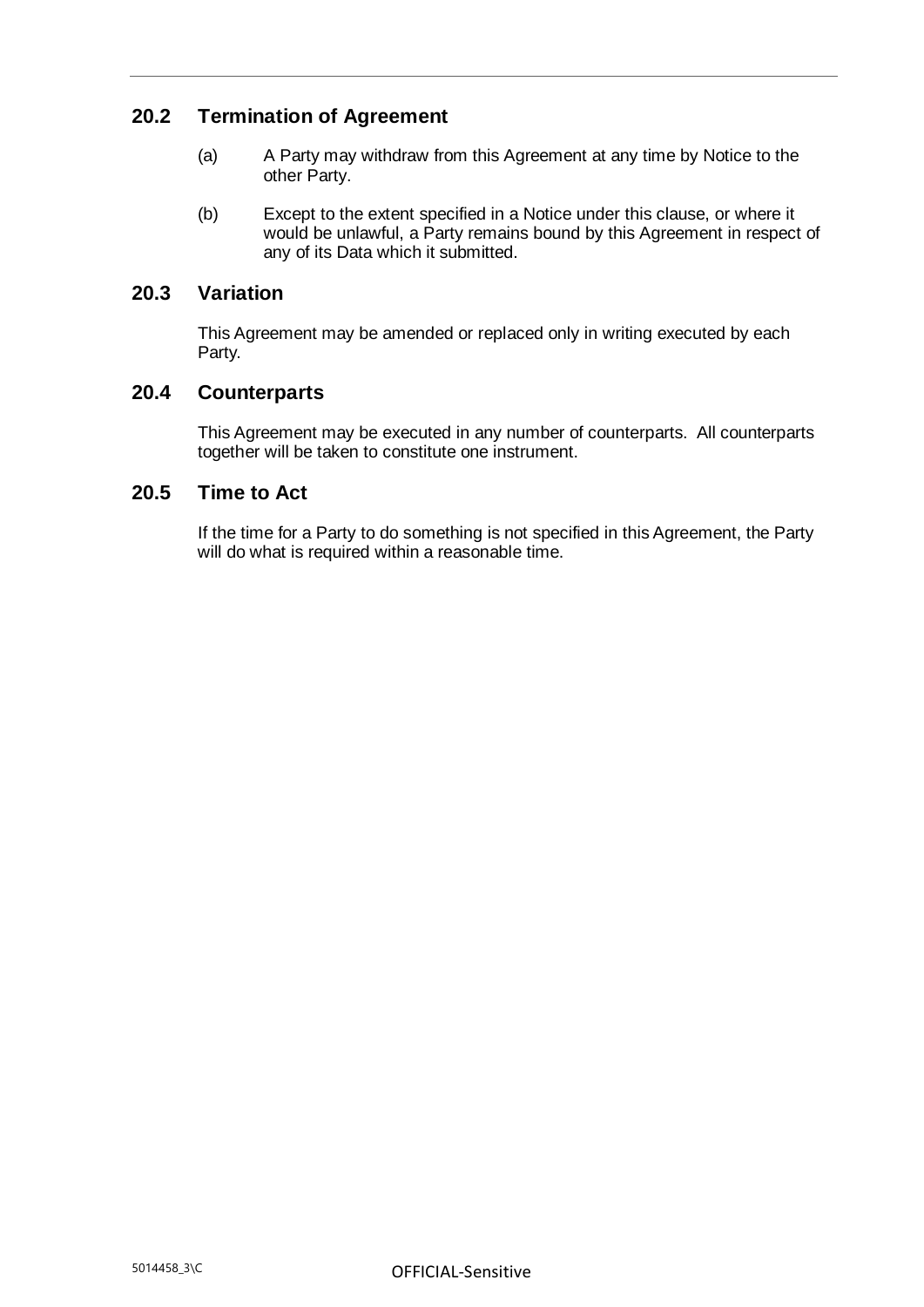## **Signing page**

**Executed** as an agreement

**SIGNED** by **STAN KRPAN**, **CEO, SOLAR VICTORIA** for and on behalf of **THE DEPARTMENT OF ENVIRONMENT, LAND, WATER AND PLANNING** in the presence of:

......................................................

Signature of witness

.....................................................

Chief Executive Officer

) ) ) ) ) ) ) ) )  $\lambda$ 

> ) ) ) ) ) ) ) ) ) )

...................................................... Jessica Thomas 07/01/2022Name of witness

..................................................... Date

**SIGNED** by **THE CHIEF EXECUTIVE OFFICER OF ENERGY SAFE VICTORIA** in the presence of:

...................................................... Signature of witness

Danielle Nicholson

...................................................... Name of witness

..................................................... Chief Executive Officer

06/01/2022

..................................................... Date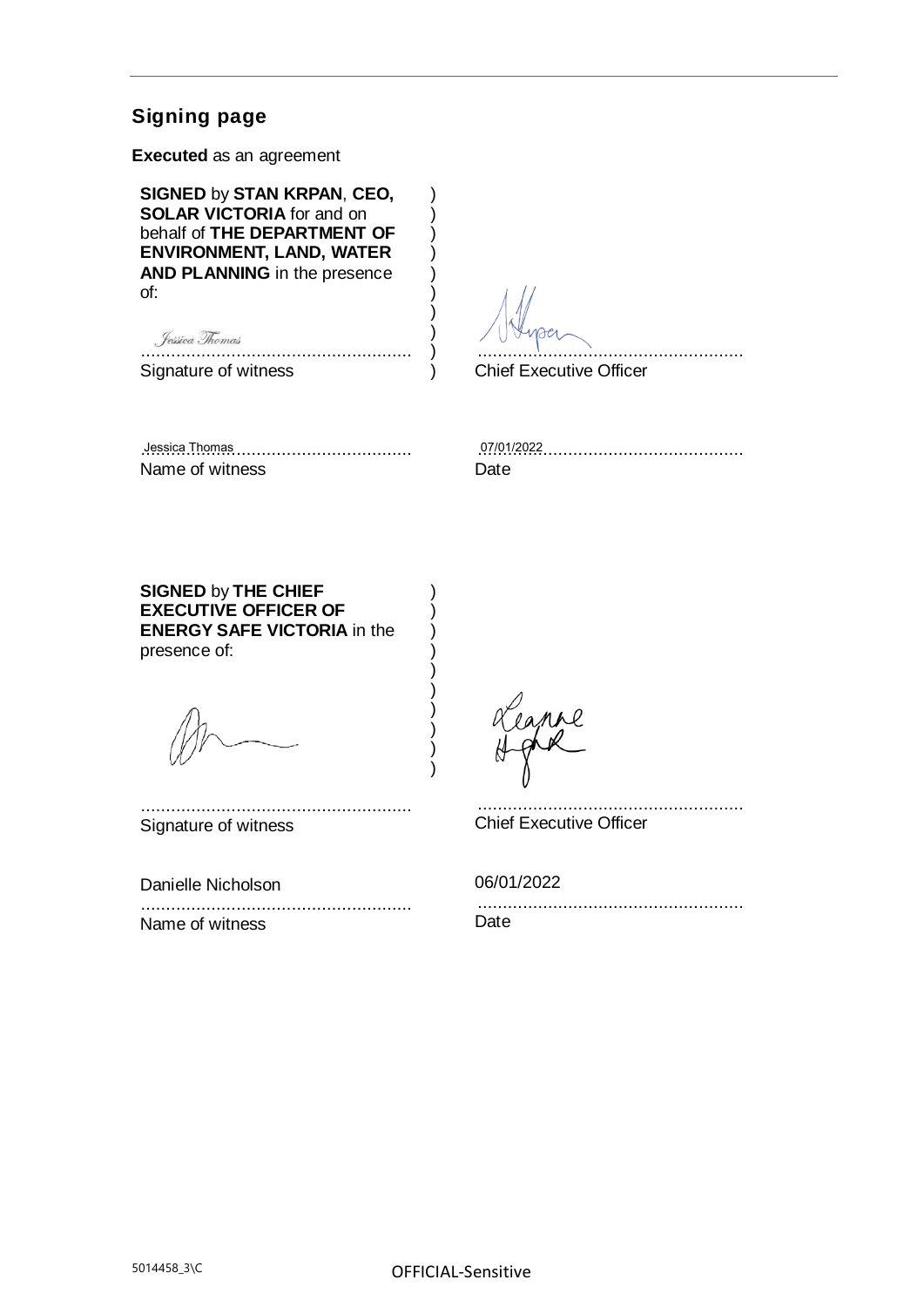## <span id="page-13-0"></span>**Schedule 1 Representatives**

| <b>Party</b> | Representative                                                                                    | <b>Position</b>                                                                                | <b>Contact Details</b>                                   |
|--------------|---------------------------------------------------------------------------------------------------|------------------------------------------------------------------------------------------------|----------------------------------------------------------|
| <b>DELWP</b> | <b>Helen Theocharous</b><br>Alternative<br>Representative if<br>person above is not<br>available: | Manager,<br>Compliance<br>and<br>Regulatory<br>Practice,<br>Solar<br>Victoria (or<br>delegate) | Helen. Theocharous@delwp.vic.gov.au                      |
|              | <b>Maddison Fairthorne</b>                                                                        |                                                                                                | Maddison.Fairthorne@delwp.vic.gov.au                     |
|              |                                                                                                   | Manager,<br>Program<br>Integrity,<br>Solar<br>Victoria                                         |                                                          |
| <b>ESV</b>   | <b>Michael Miskulin</b><br>Alternative<br>Representative if<br>person above is not<br>available:  | Head of<br>Electrical<br>Installation<br>Safety                                                | (03) 9203 9745<br>Michael.miskulin@energysafe.vic.gov.au |
|              | Sandy Atkins                                                                                      | Senior<br>Compliance<br>Officer,<br>Renewable<br>Energy                                        | (03) 9271 5460<br>Sandy.atkins@energysafe.vic.gov.au     |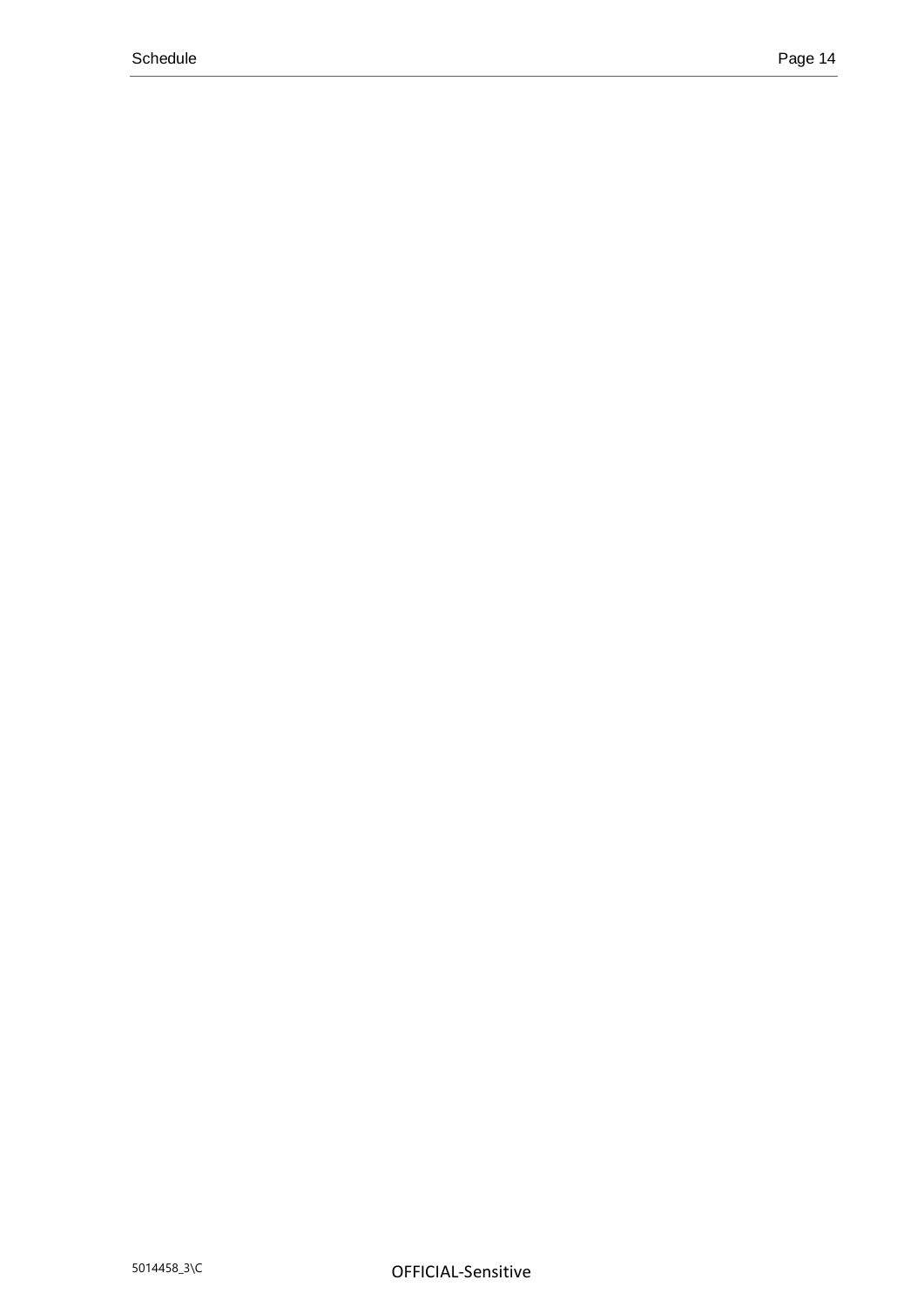## <span id="page-15-0"></span>**Schedule 2 Data**

#### **Data from DELWP**

- Listings/details of planned installations (including basic customer details such as name, address etc).
- Contact details of installers participating in our programs and relevant information pertaining to the installation.
- Emerging issues relevant to installers or the solar and electrical industry.
- Systemic compliance issues identified in the installation process.
- Details/findings of any unsafe audits and/or audits requiring rectification.
- Details of installers removed or suspended from our Programs, or details of other action taken by Solar Victoria against installers under or in connection with the Programs including under its Installer and Supplier Terms and Conditions.
- Referrals of installers or inspectors of non-compliant work.
- Details on a fire system stemming from a solar installation.

#### **Data from ESV**

- Details of planned/current investigations and their findings.
- Details of findings from visits undertaken as part of ESV's inspections and Program audits.
- Emerging issues relevant to installers or the solar and electrical industry.
- Systemic compliance issues identified in the installation process.
- Details regarding proposed removal of licences/accreditations.
- Details of any charges laid.
- Details of the results of referrals
- Details on a fire system stemming from a solar installation.